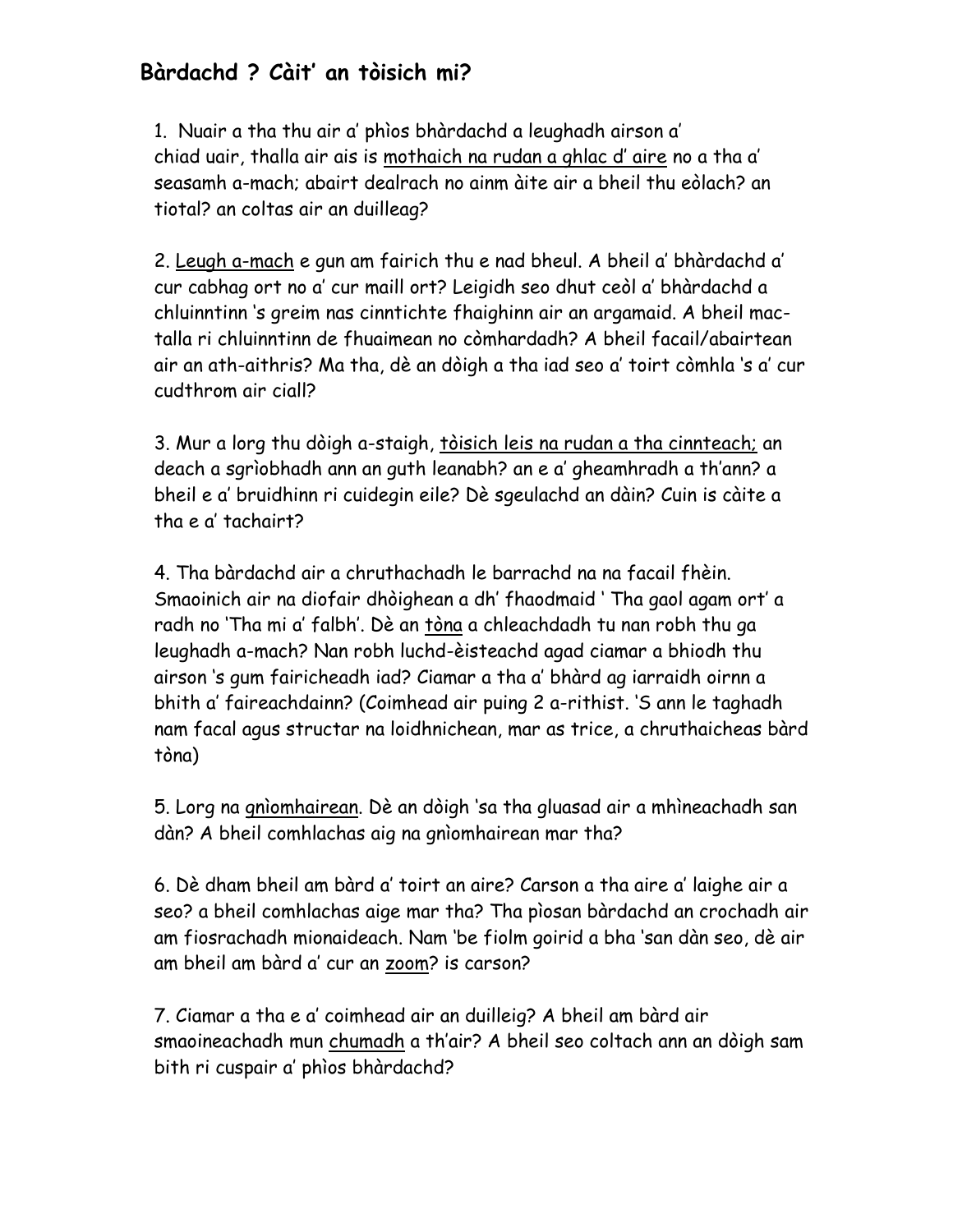8. Ma choimheadas tu air an dàn fada gu leòr, an nochd ciall eile no dealbh fhalaichte? Feuch an lorg thu ciall eile air cùl an ìomhaigh.

9. Cuimhnich nach eil ealain mar sgàthan - tha e a' meudachadh, a' bristeadh 's a' slaodadh air an fhìrinn gus am faic sinn nas soilleire.

10. A bheil fìrinn aig cridhe an dàin? Dh' fhaoite gur e pìos litereil, dìreach, ionadail a th'ann mar am pìos aig X air Y ach bhon dàn seo faodaidh an leughadair fìrinnean a lorg mu…. Tha bàrdachd mar as trice ag eadar theangachadh tachartas pearsanta, ionadail gu tuisge no strì a tha fìor airson mac an duine. A bheil fìrinn ri lorg (chan fheum bàrd guth fìreannach a chleachdadh), nad bheachd? Dè an adhbhar a sgrìobh a' bhàrd a' phìos agus dè tha iad ag iarraidh a radh riut?

11. A bheil am pìos a' cruthachadh saoghal, saoghal beag fiùs a tha diofraichte? saoghal anns am faod sinn stad greiseag 's sinn a' leughadh an dàin? A bheil thu air do tharraing a-staigh ann?

12. Dè na cleasan sgrìobhaidh a tha am bàrd air a chur gu feum? A bheil iad follaiseach no seòlta? Smaoinich air dè tha a' bhuaidh a th' aca ort mar leughadair? Carson a chleachd a' bhàrd an cleas sgrìobhaidh sònraichte sin? Dè an ceangal no sgaradh a tha iad a' toirt am follais?

13. Tha am bàrd a' feuchainn rudegin oibreachadh a-mach. Tha thu air a dhol a-measg na smuaintean aig cuidegin eile. A bheil an dàn a' toirt sealladh ùr no tuisge a bharrachd dhut fhèin? Dè tha gad tharraing ris no a tha a' leantainn nad chuimhne? Dè tha thu a' toirt air falbh leat? Tha sinn air èisteachd ri smuaintean chuidegin eile ach tha bàrdachd ag iarraidh oirnn èisteachd ruinn fhèin cuideachd.

14. Nuair a sgrìobhas tu aiste feuch earrainn às an dàn a cleachdadh a dhearbhas na puingean agad. Le bhith a' taghadh earrainn a tha iomchaidh, chì luchd nan deuchainn gu bheil thu air an dàn a thuigsinn's gun tèid agad air aragamaid a chur ri chèile.